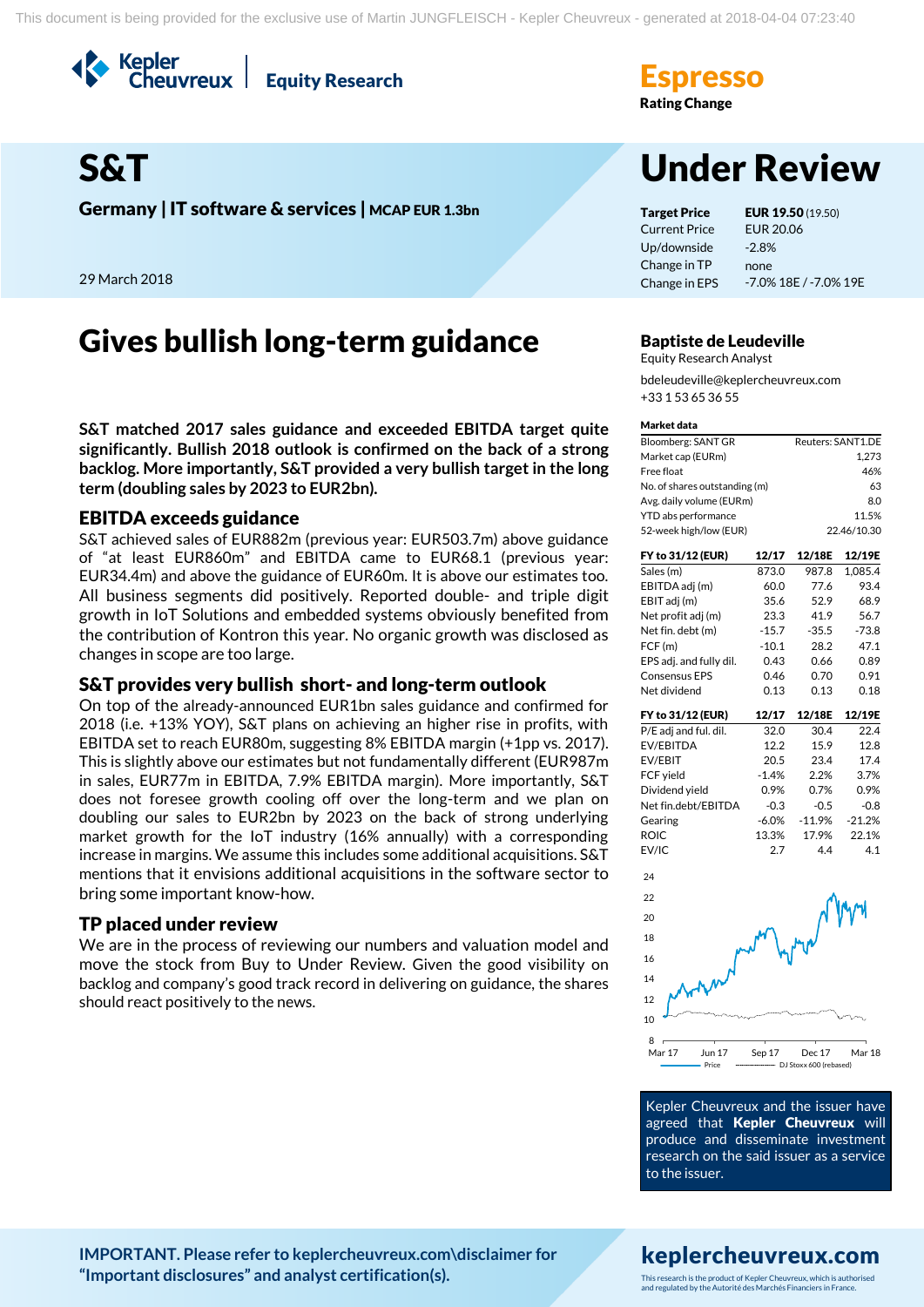

## Key financials

| <b>FY to 31/12 (EUR)</b>                    | 2012          | 2013           | 2014           | 2015          | 2016         | 2017           | 2018E         | 2019E         |
|---------------------------------------------|---------------|----------------|----------------|---------------|--------------|----------------|---------------|---------------|
| <b>Income Statement (EURm)</b>              |               |                |                |               |              |                |               |               |
| Sales                                       | 339.5         | 338.0          | 385.5          | 468.2         | 503.6        | 873.0          | 987.8         | 1,085.4       |
| % Change                                    | 121.6%        | $-0.4%$        | 14.1%          | 21.5%         | 7.6%         | 73.4%          | 13.1%         | 9.9%          |
| EBITDA adjusted                             | 16.6          | 20.1           | 22.8           | 28.4          | 34.4         | 60.0           | 77.6          | 93.4          |
| EBITDA margin (%)                           | 4.9%          | 6.0%           | 5.9%           | 6.1%          | 6.8%         | 6.9%           | 7.9%          | 8.6%          |
| <b>EBIT</b> adjusted                        | 11.1          | 14.4           | 16.6           | 20.6          | 24.1         | 35.6           | 52.9          | 68.9          |
| EBIT margin (%)                             | 3.3%          | 4.2%           | 4.3%           | 4.4%          | 4.8%         | 4.1%           | 5.4%          | 6.4%          |
| Net financial items & associates            | $-1.4$        | $-2.2$         | $-1.8$         | $-2.2$        | $-4.0$       | $-4.7$         | $-4.2$        | $-3.7$        |
| <b>Others</b><br>Tax                        | 0.0<br>$-0.3$ | 0.0            | 0.0            | 0.0<br>$-0.8$ | 0.0          | 0.0            | 0.0<br>$-4.9$ | 0.0<br>$-6.5$ |
| Net profit from continuing operations       | 9.4           | $-0.1$<br>12.0 | $-0.8$<br>14.0 | 17.6          | 0.3<br>20.4  | $-3.1$<br>27.8 | 43.9          | 58.7          |
| Net profit from discontinuing activities    | 0.0           | 0.0            | 0.0            | 0.0           | 0.0          | 0.0            | 0.0           | 0.0           |
| Net profit before minorities                | 9.4           | 12.0           | 14.0           | 17.6          | 20.4         | 27.8           | 43.9          | 58.7          |
| Net profit reported                         | 7.3           | 11.8           | 12.9           | 15.8          | 14.6         | 23.3           | 41.9          | 56.7          |
| Net profit adjusted                         | 7.3           | 11.8           | 12.9           | 17.6          | 14.6         | 23.3           | 41.9          | 56.7          |
| <b>Cash Flow Statement (EURm)</b>           |               |                |                |               |              |                |               |               |
| Cash flow from operating activities         | 11.1          | 9.9            | 18.2           | 24.3          | 57.5         | 14.3           | 52.9          | 71.5          |
| Capex                                       | $-3.2$        | $-5.8$         | $-5.8$         | $-9.5$        | $-9.3$       | $-24.4$        | $-24.7$       | $-24.4$       |
| Free cash flow                              | 7.9           | 4.1            | 12.4           | 14.8          | 48.2         | $-10.1$        | 28.2          | 47.1          |
| Acquisitions & Divestments                  | 0.4           | 5.3            | $-3.0$         | $-0.4$        | $-64.5$      | 0.0            | 0.0           | 0.0           |
| Dividend paid                               | $-0.3$        | $-0.3$         | $-3.8$         | $-4.1$        | $-7.8$       | $-6.2$         | $-8.3$        | $-8.8$        |
| Others                                      | $-2.3$        | $-4.4$         | 8.5            | $-1.0$        | 44.0         | 0.0            | 0.0           | 0.0           |
| Change in net financial debt                | 5.8           | 4.7            | 14.0           | 9.2           | 19.7         | $-16.3$        | 19.8          | 38.3          |
| <b>Balance Sheet (EURm)</b>                 |               |                |                |               |              |                |               |               |
| Intangible assets<br>Tangible assets        | 38.8          | 44.8           | 57.1           | 72.8          | 183.2        | 183.2          | 183.2         | 183.2         |
| Financial & other non-current assets        | 9.9<br>13.7   | 9.0<br>13.9    | 11.4<br>17.4   | 15.2<br>33.1  | 27.5<br>37.5 | 27.5<br>37.5   | 27.5<br>37.5  | 27.5<br>37.5  |
|                                             |               |                |                |               |              |                |               |               |
| Total shareholders' equity                  | 63.1          | 71.2           | 89.7           | 102.2         | 241.1        | 262.7          | 298.3         | 348.2         |
| Pension provisions                          | 0.0           | 0.0            | 0.0            | 0.0           | 0.0          | 0.0            | 0.0           | 0.0           |
| Liabilities and provisions                  | 150.0         | 148.9          | 183.3          | 216.8         | 427.7        | 470.4          | 488.2         | 501.3         |
| Net financial debt                          | 14.9          | 9.3            | 1.5            | $-9.4$        | $-32.0$      | $-15.7$        | $-35.5$       | $-73.8$       |
| Working capital requirement                 | 24.3          | 23.9           | 22.3           | 1.6           | 19.3         | 57.2           | 72.9          | 84.6          |
| <b>Invested Capital</b>                     | 73.1          | 77.6           | 90.8           | 89.5          | 230.0        | 267.9          | 283.7         | 295.3         |
| Per share data                              |               |                |                |               |              |                |               |               |
| EPS adjusted                                | 0.26          | 0.30           | 0.32           | 0.41          | 0.33         | 0.43           | 0.66          | 0.89          |
| EPS adj and fully diluted                   | 0.26          | 0.30           | 0.32           | 0.40          | 0.32         | 0.43           | 0.66          | 0.89          |
| % Change                                    | $-11.8%$      | 17.0%          | 4.9%           | 26.7%         | $-19.5%$     | 34.7%          | 52.2%         | 35.4%         |
| <b>EPS</b> reported                         | 0.26          | 0.30           | 0.32           | 0.36          | 0.33         | 0.43           | 0.66          | 0.89          |
| Cash flow per share<br>Book value per share | 0.39<br>2.16  | 0.25<br>1.76   | 0.44<br>2.12   | 0.56<br>2.29  | 1.31<br>3.50 | 0.27<br>4.84   | 0.83<br>4.66  | 1.13<br>5.45  |
| Dividend per share                          | 0.00          | 0.06           | 0.07           | 0.08          | 0.10         | 0.13           | 0.13          | 0.18          |
| Number of shares, YE (m)                    | 28.28         | 39.20          | 41.00          | 43.51         | 44.00        | 53.72          | 63.44         | 63.44         |
| <b>Ratios</b>                               |               |                |                |               |              |                |               |               |
| <b>ROE (%)</b>                              | 13.2%         | 18.1%          | 16.6%          | 18.9%         | 11.5%        | 11.3%          | 15.1%         | 17.7%         |
| <b>ROIC (%)</b>                             | 14.0%         | 17.7%          | 18.3%          | 21.3%         | 14.0%        | 13.3%          | 17.9%         | 22.1%         |
| Net fin. debt / EBITDA (x)                  | 0.9           | $0.5\,$        | 0.1            | $-0.3$        | $-0.9$       | $-0.3$         | $-0.5$        | $-0.8$        |
| Gearing (%)                                 | 23.6%         | 13.1%          | 1.6%           | $-9.2%$       | $-13.3%$     | $-6.0%$        | $-11.9%$      | $-21.2%$      |
| <b>Valuation</b>                            |               |                |                |               |              |                |               |               |
| P/E adjusted                                | 8.9           | 7.9            | 9.0            | 11.0          | 22.8         | 32.0           | 30.4          | 22.4          |
| P/E adjusted and fully diluted              | 8.9           | 7.9            | 9.0            | 11.1          | 23.4         | 32.0           | 30.4          | 22.4          |
| P/BV                                        | 1.1           | 1.4            | 1.3            | 1.9           | 2.2          | 2.9            | 4.3           | 3.7           |
| P/CF                                        | 5.9           | 9.5            | 6.4            | 8.0           | 5.8          | 52.1           | 24.1          | 17.8          |
| Dividend yield (%)                          | 0.0%          | 2.5%           | 2.5%           | 1.8%          | 1.3%         | 0.9%           | 0.7%          | 0.9%          |
| FCF yield (%)<br>EV/Sales                   | 12.2%<br>0.2  | 4.4%           | 10.6%          | 7.6%<br>0.4   | 14.5%        | $-1.4%$        | 2.2%          | 3.7%<br>1.1   |
| EV/EBITDA                                   | 5.0           | 0.3<br>5.2     | 0.3<br>5.3     | 6.6           | 0.8<br>11.3  | 0.8<br>12.2    | 1.3<br>15.9   | 12.8          |
| EV/EBIT                                     | 7.4           | 7.3            | 7.3            | 9.1           | 16.1         | 20.5           | 23.4          | 17.4          |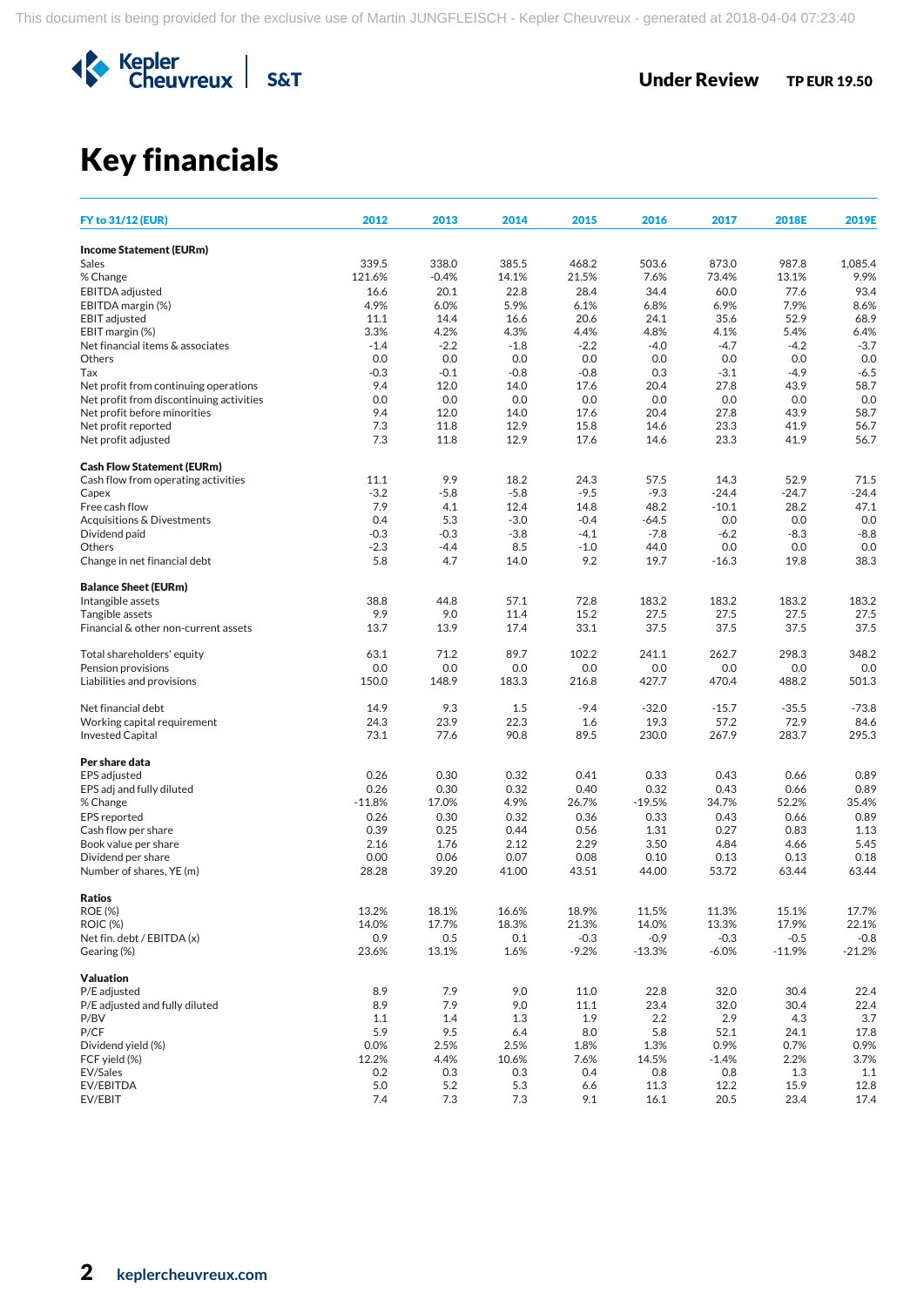

## <sup>3</sup>Research ratings and important disclosures

The term "KEPLER CHEUVREUX" shall, unless the context otherwise requires, mean each of KEPLER CHEUVREUX and its affiliates, subsidiaries and related companies (see "Regulators" table below).

**The investment recommendation(s) referred to in this report was (were) completed on 29/03/2018 6:34 (GMT) and was first disseminated on 29/03/2018 6:52 (GMT).**

**Prices in this report are taken as of the previous day's close (to the date of this report) on the home market unless otherwise stated.**

| <b>Companies mentioned</b>                   |                                                                                                                                                                     |              |            |       |
|----------------------------------------------|---------------------------------------------------------------------------------------------------------------------------------------------------------------------|--------------|------------|-------|
| <b>Stock</b>                                 |                                                                                                                                                                     | <b>ISIN</b>  | Currency   | Price |
| S&T                                          |                                                                                                                                                                     | AT0000A0E9W5 | <b>EUR</b> | 20.06 |
| Source: Factset closing prices of 28/03/2018 |                                                                                                                                                                     |              |            |       |
|                                              | Disclosure checklist - Potential conflict of interests                                                                                                              |              |            |       |
| <b>Company Name</b>                          | <b>Disclosure</b>                                                                                                                                                   |              |            |       |
| <b>S&amp;T</b>                               | KEPLER CHEUVREUX is or may be regularly carrying out proprietary trading in equity securities of this company                                                       |              |            |       |
|                                              | KEPLER CHEUVREUX is a market maker in the issuer's financial instruments                                                                                            |              |            |       |
|                                              | KEPLER CHEUVREUX is a liquidity provider in relation to price stabilisation activities for the issuer to provide liquidity in such<br>instruments                   |              |            |       |
|                                              | KEPLER CHEUVREUX and the issuer have agreed that KEPLER CHEUVREUX will produce and disseminate investment research on<br>the said issuer as a service to the issuer |              |            |       |

#### Organizational and administrative arrangements to avoid and prevent conflicts of interests

KEPLER CHEUVREUX promotes and disseminates independent investment research and have implemented written procedures designed to identify and manage potential conflicts of interest that arise in connection with its research business, which are available upon request. The KEPLER CHEUVREUX research analysts and other staff involved in issuing and disseminating research reports operate independently of KEPLER CHEUVREUX Investment Banking business. Information barriers and procedures are in place between the research analysts and staff involved in securities trading for the account of KEPLER CHEUVREUX or clients to ensure that price sensitive information is handled according to applicable laws and regulations.

It is KEPLER CHEUVREUX' policy not to disclose the rating to the issuer before publication and dissemination. Nevertheless, this document, in whole or in part, and with the exclusion of ratings, target prices and any other information that could lead to determine its valuation, may have been provided to the issuer prior to publication and dissemination, solely with the aim of verifying factual accuracy.

Please refer to **www.keplercheuvreux.com** for further information relating to research and conflict of interest management.

### Analyst disclosures

The functional job title of the person(s) responsible for the recommendations contained in this report is **Equity/Credit Research Analyst** unless otherwise stated on the cover.

#### Name of the Research Analyst(s): Baptiste de Leudeville

**Regulation AC - Analyst Certification:** Each Equity/Credit Research Analyst(s) listed on the front-page of this report, principally responsible for the preparation and content of all or any identified portion of this research report hereby certifies that, with respect to each issuer or security or any identified portion of the report with respect to an issuer or security that the equity research analyst covers in this research report, all of the views expressed in this research report accurately reflect their personal views about those issuer(s) or securities. Each Equity/Credit Research Analyst(s) also certifies that no part of their compensation was, is, or will be, directly or indirectly, related to the specific recommendation(s) or view(s) expressed by that equity research analyst in this research report.

Each Equity/Credit Research Analyst certifies that he is acting independently and impartially from KEPLER CHEUVREUX shareholders, directors and is not affected by any current or potential conflict of interest that may arise from any KEPLER CHEUVREUX activities.

**Analyst Compensation:** The research analyst(s) primarily responsible for the preparation of the content of the research report attest that no part of the analyst's(s') compensation was, is or will be, directly or indirectly, related to the specific recommendations expressed by the research analyst(s) in the research report. The research analyst's(s') compensation is, however, determined by the overall economic performance of KEPLER CHEUVREUX.

**Registration of non-US Analysts**: Unless otherwise noted, the non-US analysts listed on the front of this report are employees of KEPLER CHEUVREUX, which is a non-US affiliate and parent company of Kepler Capital Markets, Inc. a SEC registered and FINRA member broker-dealer. Equity/Credit Research Analysts employed by KEPLER CHEUVREUX, are not registered/qualified as research analysts under FINRA/NYSE rules, may not be associated persons of Kepler Capital Markets, Inc. and may not be subject to NASD Rule 2711 and NYSE Rule 472 restrictions on communications with covered companies, public appearances, and trading securities held by a research analyst account.

#### Research ratings

| Rating ratio Kepler Cheuvreux Q4 2017 |      |      |
|---------------------------------------|------|------|
| <b>Rating Breakdown</b>               | A    | В    |
| Buy                                   | 46%  | 42%  |
| Hold                                  | 35%  | 37%  |
| Reduce                                | 17%  | 13%  |
| Not Rated/Under Review/Accept Offer   | 2%   | 8%   |
| Total                                 | 100% | 100% |
| Source: KEPLER CHEUVREUX              |      |      |

A: % of all research recommendations

B: % of issuers to which material services of investment firms are supplied

#### 12 months rating history

The below table shows the history of recommendations and target prices changes issued by KEPLER CHEUVREUX research department (Equity and Credit) over a 12 months period.

| <b>Company Name</b> | Date             | <b>Business Line</b> | Rating | Target Price | <b>Closing Price</b> |
|---------------------|------------------|----------------------|--------|--------------|----------------------|
| S&T (EUR)           | 07/04/2017 08:04 | Equity Research      | Buv    | 14.00        | 11.70                |
|                     | 04/08/2017 08:25 | Equity Research      | Buv    | 18.00        | 14.46                |
|                     | 10/11/2017 09:02 | Equity Research      | Buv    | 19.50        | 15.54                |
|                     |                  |                      |        |              |                      |

Credit research does not issue target prices. Left intentionally blank.

**Please refer to the following lin[k https://research.keplercheuvreux.com/app/disclosure](https://research.keplercheuvreux.com/app/disclosure/stock/8466) for a full list of investment recommendations issued over the last 12 months by the author(s) and contributor(s) of this report on any financial instruments.**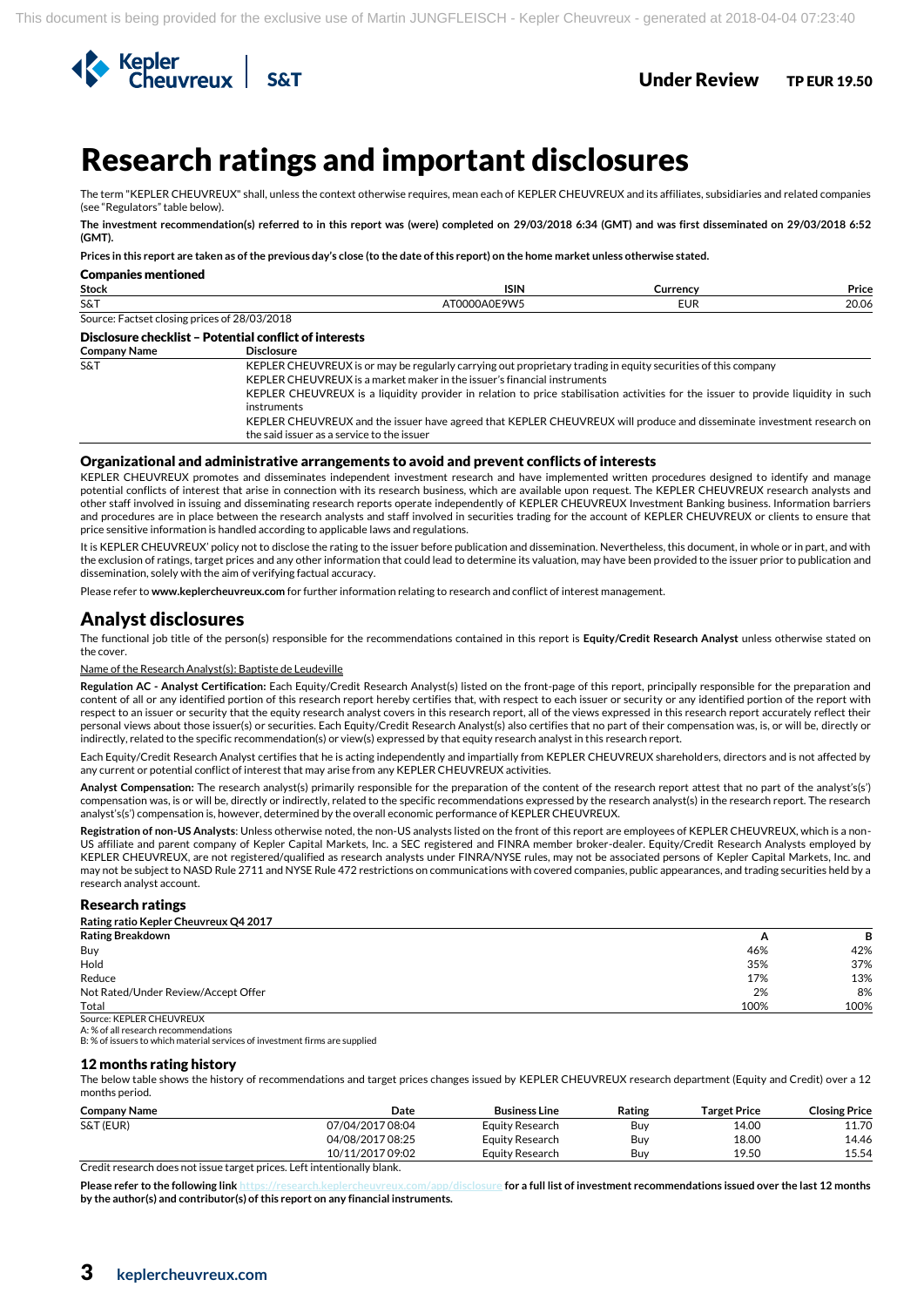

## Equity research

#### Rating system

KEPLER CHEUVREUX equity research ratings and target prices are issued in absolute terms, not relative to any given benchmark. A rating on a stock is set after assessing the twelve months expected upside or downside of the stock derived from the analyst's fair value (target price) and in the light of the risk profile of the company. Ratings are defined as follows:

**Buy**: The minimum expected upside is 10% over next 12 months (the minimum required upside could be higher in light of the company's risk profile).

**Hold**: The expected upside is below 10% (the expected upside could be higher in light of the company's risk profile).

#### **Reduce:** There is an expected downside.

**Accept offer:** In the context of a total or partial take-over bid, squeeze-out or similar share purchase proposals, the offer price is considered to be fairly valuing the shares.

**Reject offer:** In the context of a total or partial take-over bid, squeeze-out or similar share purchase proposals, the offered price is considered to be undervaluing the shares.

**Under review:** An event occurred with an expected significant impact on our target price and we cannot issue a recommendation before having processed that new information and/or without a new share price reference.

**Not rated**: The stock is not covered.

**Restricted**: A recommendation, target price and/or financial forecast is not disclosed further to compliance and/or other regulatory considerations.

Due to share prices volatility, ratings and target prices may occasionally and temporarily be inconsistent with the above definition.

#### Valuation methodology and risks

Unless otherwise stated in this report, target prices and investment recommendations are determined based on fundamental research methodologies and relies on commonly used valuation methodologies such as Discounted Cash Flow (DCF), valuation multiples comparison with history and peers, Dividend Discount Model (DDM). Valuation methodologies and models can be highly dependent on macroeconomic factors (such as the price of commodities, exchange rates and interest rates) as well as

other external factors including taxation, regulation and geopolitical changes (such as tax policy changes, strikes or war). In addition, investors' confidence and market sentiment can affect the valuation of companies. The valuation is also based on expectations that might change rapidly and without notice, depending on developments specific to individual industries. Whichever valuation method is used there is a significant risk that the target price will not be achieved within the expected timeframe.

Unless otherwise stated, models used are proprietary. Additional information about the proprietary models used in this report is accessible on request.

**KEPLER CHEUVREUX' equity research policy is to update research rating when it deems appropriate in the light of new findings, markets development and any relevant information that can impact the analyst's view and opinion.**

## Credit research

**Regulators** 

#### Recommendation system (issuer or instrument level)

**Buy:** The analyst has a positive conviction either in absolute or relative valuation terms and/or expects a tightening of the issuer's debt securities spread over a 6 months period.

**Hold:** The analyst has a stable credit fundamental opinion on the issuer and/or performances of the debt securities over a 6 months period.

**Sell:** The analyst expects of a widening of the credit spread to some or all debt securities of the issuer and/or a negative fundamental view over a 6 months period.

**No recommendation**: The analyst does not provide formal, continuous coverage of this issuer and has not assigned a recommendation to the issuer.

**Restricted:** A recommendation, target price and/or financial forecast is not disclosed further to compliance and/or other regulatory considerations.

Recommendations on interest bearing securities mostly focus on the credit spread and on the rating views and methodologies of recognized agencies (S&P, Moody's and Fitch). Ratings and recommendations may differ for a single issuer according the maturity profile, subordination or market valuation of interest bearing securities.

#### Valuation methodology and risks

Unless otherwise stated in this report, recommendations produced on companies covered by KEPLER CHEUVREUX credit research, rely on fundamental analysis combined with a market approach of the interest bearing securities valuations. The methodology employed to assign recommendations is based on the analyst fundamental evaluation of the groups' operating and financial profiles adjusted by credit specific elements.

Valuation methodologies and models can be highly dependent on macroeconomic factors (such as the price of commodities, exchange rates and interest rates) as well as other external factors including taxation, regulation and geopolitical changes (such as tax policy changes, strikes or war) and also on methodologies' changes of recognized agencies. In addition, investors' confidence and market sentiment can affect the valuation of companies. The valuation is also based on expectations that might change rapidly and without notice, depending on developments specific to individual industries.

Unless otherwise stated, models used are proprietary. If nothing is indicated to the contrary, all figures are unaudited. Additional information about the proprietary models used in this report is accessible on request.

**KEPLER CHEUVREUX' credit research policy is to update research rating when it deems appropriate in the light of new findings, markets development and any relevant information that can impact the analyst's view and opinion.** 

#### KEPLER CHEUVREUX research and distribution

| Regulators                               |                                                 |               |
|------------------------------------------|-------------------------------------------------|---------------|
| Location                                 | Regulator                                       | Abbreviation  |
| <b>KEPLER CHEUVREUX S.A - France</b>     | Autorité des Marchés Financiers                 | AMF           |
| KEPLER CHEUVREUX, Sucursal en España     | Comisión Nacional del Mercado de Valores        | <b>CNMV</b>   |
| KEPLER CHEUVREUX, Frankfurt branch       | Bundesanstalt für Finanzdienstleistungsaufsicht | <b>BaFin</b>  |
| KEPLER CHEUVREUX, Milan branch           | Commissione Nazionale per le Società e la Borsa | <b>CONSOB</b> |
| KEPLER CHEUVREUX, Amsterdam branch       | Autoriteit Financiële Markten                   | <b>AFM</b>    |
| Kepler Capital Markets SA, Zurich branch | Swiss Financial Market Supervisory Authority    | <b>FINMA</b>  |
| Kepler Capital Markets, Inc.             | Financial Industry Regulatory Authority         | <b>FINRA</b>  |
| KEPLER CHEUVREUX, London branch          | <b>Financial Conduct Authority</b>              | <b>FCA</b>    |
| KEPLER CHEUVREUX, Vienna branch          | Austrian Financial Services Authority           | <b>FMA</b>    |
| KEPLER CHEUVREUX. Stockholm Branch       | Finansinspektionen                              | <b>FI</b>     |
| KEPLER CHEUVREUX. Oslo Branch            | Finanstilsvnet                                  | <b>NFSA</b>   |

KEPLER CHEUVREUX is authorised and regulated by both Autorité de Contrôle Prudentiel and Autorité des Marchés Financiers.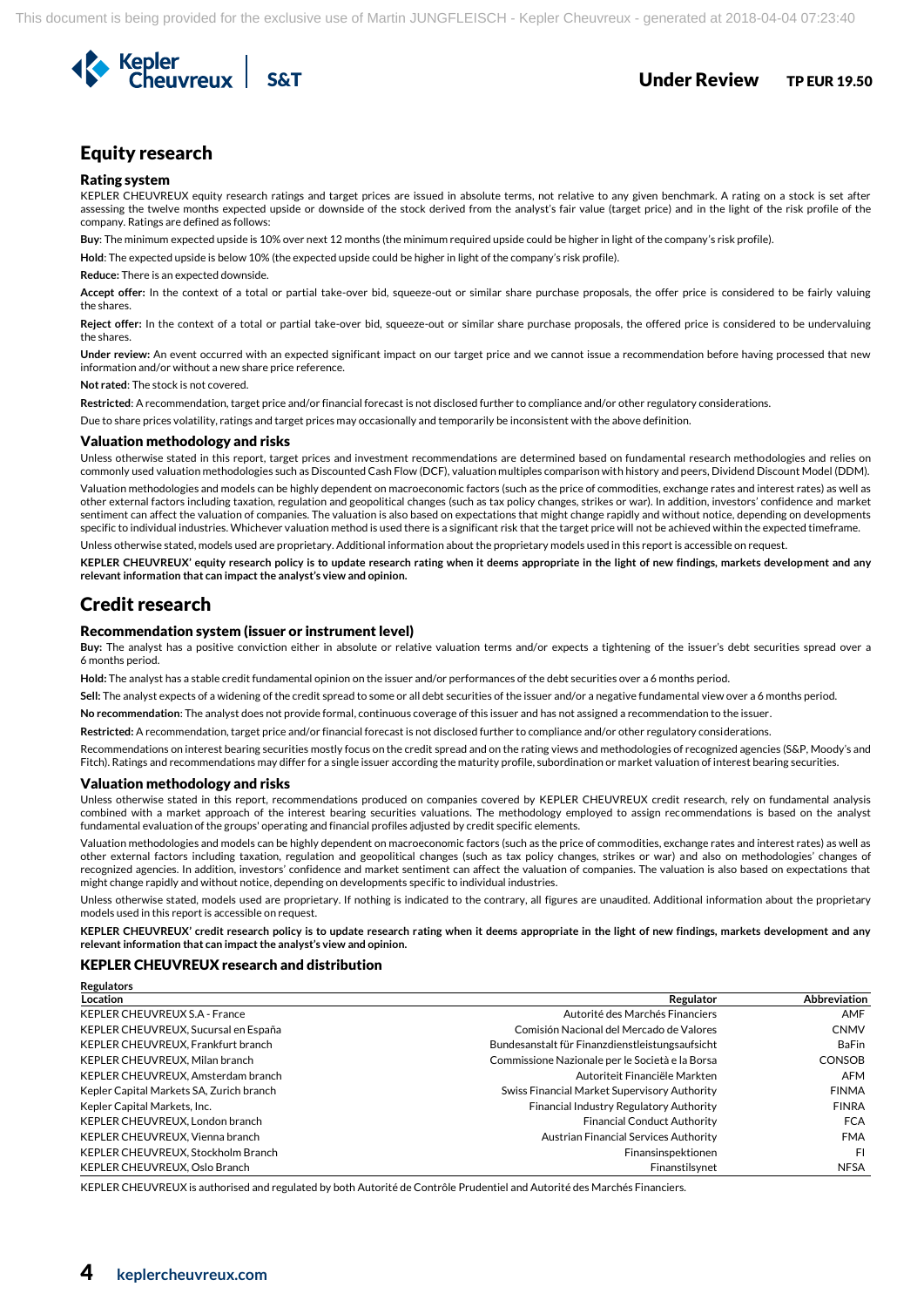

## Legal and disclosure information

## Other disclosures

**This product is not for distribution to retail clients.**

MIFID 2 WARNING: **We remind you that pursuant to MiFID 2, it is your responsibility, as a recipient of this research document, to determine whether or not your firm is impacted by the provisions of the Directive 2014/65/EU of the European Parliament and of the Council of 15 May 2014 on markets in financial instruments ("MiFID 2") regarding the unbundling of research and execution (the "MiFID 2 Research Rules"**)**. Unless, in your own independent assessment, you are of the view that** (1) your firm is not impacted by the MiFID 2 Research Rules; or (2) your firm (i) is impacted by the MiFID 2 Research Rules but (ii) has already contracted with KEPLER CHEUVREUX for the provision of paid research services; or (3)(i) your firm is impacted by the MiFID 2 Research Rules but (ii) has otherwise determined that research documents provided to it constitute a "minor non-monetary benefit" within the meaning of MiFID 2, **please note that your firm is receiving this research document as part of a free trial that will end on 30 March 2018. If you believe that the MiFID 2 Research Rules apply to your firm and you want to continue receiving KEPLER CHEUVREUX research documents in the future, or if instead you wish to stop receiving KEPLER CHEUVREUX research documents, please send an email to [crystal.team@keplercheuvreux.com.](mailto:crystal.team@keplercheuvreux.com)**

The information contained in this publication was obtained from various publicly available sources believed to be reliable, but has not been independently verified by KEPLER CHEUVREUX. KEPLER CHEUVREUX does not warrant the completeness or accuracy of such information and does not accept any liability with respect to the accuracy or completeness of such information, except to the extent required by applicable law.

**This publication is a brief summary and does not purport to contain all available information on the subjects covered. Further information may be available on request.**

**This publication is for information purposes only and shall not be construed as an offer or solicitation for the subscription or purchase or sale of any securities, or as an invitation, inducement or intermediation for the sale, subscription or purchase of any securities, or for engaging in any other transaction.**

Any opinions, projections, forecasts or estimates in this report are those of the author only, who has acted with a high degree of expertise. They reflect only the current views of the author at the date of this report and are subject to change without notice. KEPLER CHEUVREUX has no obligation to update, modify or amend this publication or to otherwise notify a reader or recipient of this publication in the event that any matter, opinion, projection, forecast or estimate contained herein, changes or subsequently becomes inaccurate, or if research on the subject company is withdrawn. The analysis, opinions, projections, forecasts and estimates expressed in this report were in no way affected or influenced by the issuer. The author of this publication benefits financially from the overall success of KEPLER CHEUVREUX.

The investments referred to in this publication may not be suitable for all recipients. Recipients are urged to base their investment decisions upon their own appropriate investigations that they deem necessary. Any loss or other consequence arising from the use of the material contained in this publication shall be the sole and exclusive responsibility of the investor and KEPLER CHEUVREUX accepts no liability for any such loss or consequence. In the event of any doubt about any investment, recipients should contact their own investment, legal and/or tax advisers to seek advice regarding the appropriateness of investing. Some of the investments mentioned in this publication may not be readily liquid investments. Consequently it may be difficult to sell or realise such investments. The past is not necessarily a guide to future performance of an investment. The value of investments and the income derived from them may fall as well as rise and investors may not get back the amount invested. Some investments discussed in this publication may have a high level of volatility. High volatility investments may experience sudden and large falls in their value which may cause losses. International investing includes risks related to political and economic uncertainties of foreign countries, as well as currency risk.

To the extent permitted by applicable law, no liability whatsoever is accepted for any direct or consequential loss, damages, costs or prejudices whatsoever arising from the use of this publication or its contents.

## Country and region disclosures

**United Kingdom:** This document is for persons who are Eligible Counterparties or Professional Clients only and is exempt from the general restriction in section 21 of the Financial Services and Markets Act 2000 on the communication of invitations or inducements to engage in investment activity on the grounds that it is being distributed in the United Kingdom only to persons of a kind described in Articles 19(5) (Investment professionals) and 49(2) (High net worth companies, unincorporated associations, etc.) of the Financial Services and Markets Act 2000 (Financial Promotion) Order 2005 (as amended). It is not intended to be distributed or passed on, directly or indirectly, to any other class of persons. Any investment to which this document relates is available only to such persons, and other classes of person should not rely on this document.

**United States:** This communication is only intended for, and will only be distributed to, persons residing in any jurisdictions where such distribution or availability would not be contrary to local law or regulation. This communication must not be acted upon or relied on by persons in any jurisdiction other than in accordance with local law or regulation and where such person is an investment professional with the requisite sophistication to understand an investment in such securities of the type communicated and assume the risks associated therewith.

This communication is confidential and is intended solely for the addressee. It is not to be forwarded to any other person or copied without the permission of the sender. This communication is provided for information only. It is not a personal recommendation or an offer to sell or a solicitation to buy the securities mentioned. Investors should obtain independent professional advice before making an investment.

**Notice to U.S. Investors:** This material is not for distribution in the United States, except to "major US institutional investors" as defined in SEC Rule 15a-6 ("Rule 15a-6"). KEPLER CHEUVREUX has entered into a 15a-6 Agreement with Kepler Capital Markets, Inc. ("KCM, Inc.") which enables this report to be furnished to certain U.S. recipients in reliance on Rule 15a-6 through KCM, Inc.

Each U.S. recipient of this report represents and agrees, by virtue of its acceptance thereof, that it is a "major U.S. institutional investor" (as such term is defined in Rule 15a-6) and that it understands the risks involved in executing transactions in such securities. Any U.S. recipient of this report that wishes to discuss or receive additional information regarding any security or issuer mentioned herein, or engage in any transaction to purchase or sell or solicit or offer the purchase or sale of such securities, should contact a registered representative of KCM, Inc.

KCM, Inc. is a broker-dealer registered with the Securities and Exchange Commission ("SEC") under the U.S. Securities Exchange Act of 1934, as amended, Member of the Financial Industry Regulatory Authority ("FINRA") and Member of the Securities Investor Protection Corporation ("SIPC"). Pursuant to SEC Rule 15a-6, you must contact a Registered Representative of KCM, Inc. if you are seeking to execute a transaction in the securities discussed in this report. You can reach KCM, Inc. at Tower 49, 12 East 49th Street, Floor 36, New York, NY 10017, Compliance Department (212) 710-7625; Operations Department (212) 710-7606; Trading Desk (212) 710-7602. Further information is also available at www.keplercheuvreux.com. You may obtain information about SIPC, including the SIPC brochure, by contacting SIPC directly at 202-371-8300; website: http://www.sipc.org/.

KCM, Inc. is a wholly owned subsidiary of KEPLER CHEUVREUX. KEPLER CHEUVREUX , registered on the Paris Register of Companies with the number 413 064 841 (1997 B 10253), whose registered office is located at 112 avenue Kléber, 75016 Paris, is authorised and regulated by both Autorité de Contrôle Prudentiel (ACP) and Autorité des Marchés Financiers (AMF).

Nothing herein excludes or restricts any duty or liability to a customer that KCM. Inc. may have under applicable law. Investment products provided by or through KCM. Inc. are not insured by the Federal Deposit Insurance Corporation and are not deposits or other obligations of any insured depository institution, may lose value and are not guaranteed by the entity that published the research as disclosed on the front page and are not guaranteed by KCM, Inc.

Investing in non-U.S. Securities may entail certain risks. The securities referred to in this report and non-U.S. issuers may not be registered under the U.S. Securities Act of 1933, as amended, and the issuer of such securities may not be subject to U.S. reporting and/or other requirements. Rule 144A securities may be offered or sold only to persons in the U.S. who are Qualified Institutional Buyers within the meaning of Rule 144A under the Securities Act. The information available about non-U.S. companies may be limited, and non-U.S. companies are generally not subject to the same uniform auditing and reporting standards as U.S. companies. Securities of some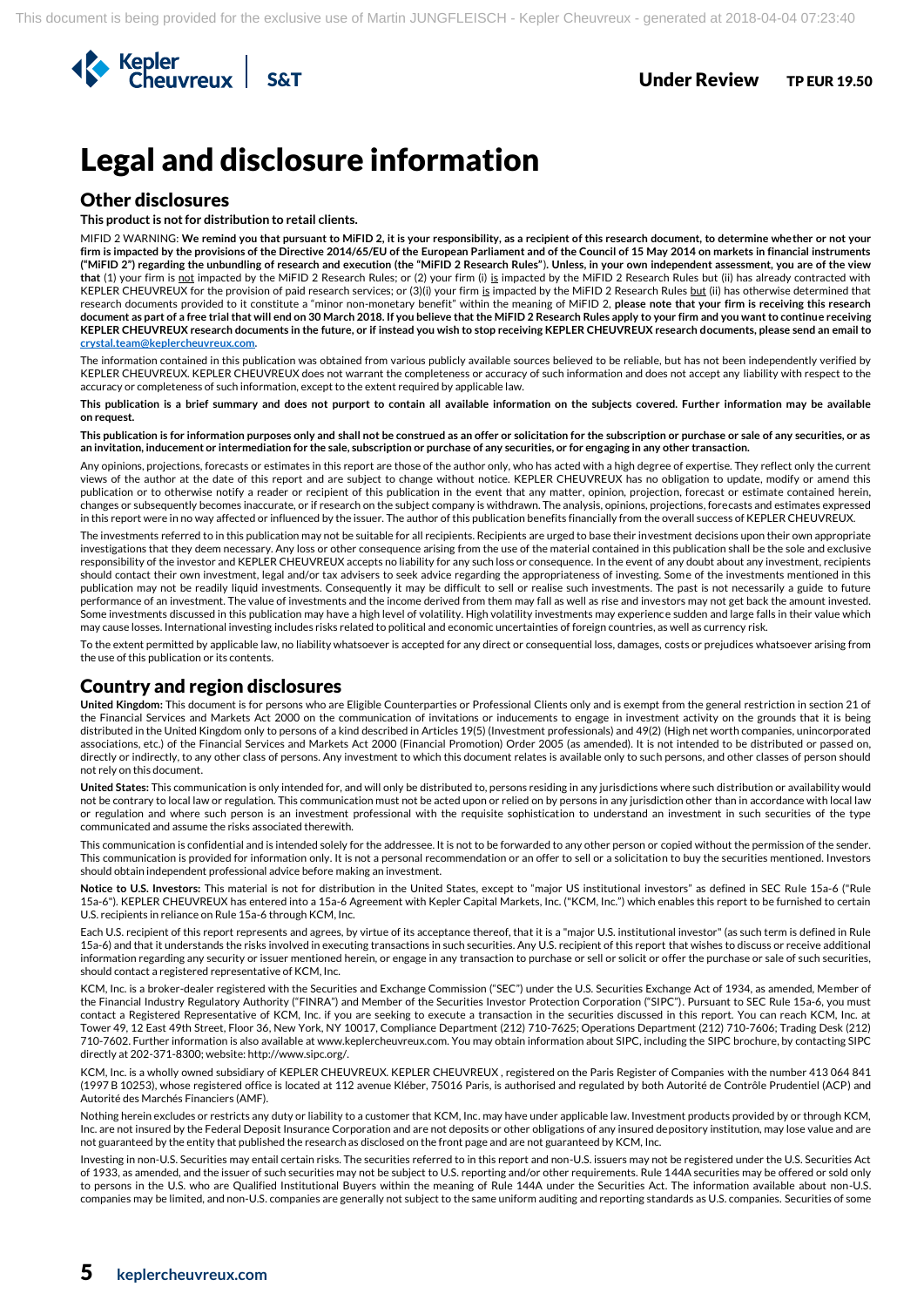

non-U.S. companies may not be as liquid as securities of comparable U.S. companies. Securities discussed herein may be rated below investment grade and should therefore only be considered for inclusion in accounts qualified for speculative investment.

Analysts employed by KEPLER CHEUVREUX SA, a non-U.S. broker-dealer, are not required to take the FINRA analyst exam. The information contained in this report is intended solely for certain "major U.S. institutional investors" and may not be used or relied upon by any other person for any purpose. Such information is provided for informational purposes only and does not constitute a solicitation to buy or an offer to sell any securities under the Securities Act of 1933, as amended, or under any other U.S. federal or state securities laws, rules or regulations. The investment opportunities discussed in this report may be unsuitable for certain investors depending on their specific investment objectives, risk tolerance and financial position.

In jurisdictions where KCM, Inc. is not registered or licensed to trade in securities, or other financial products, transactions may be executed only in accordance with applicable law and legislation, which may vary from jurisdiction to jurisdiction and which may require that a transaction be made in accordance with applicable exemptions from registration or licensing requirements.

The information in this publication is based on sources believed to be reliable, but KCM, Inc. does not make any representation with respect to its completeness or accuracy. All opinions expressed herein reflect the author's judgment at the original time of publication, without regard to the date on which you may receive such information, and are subject to change without notice.

KCM, Inc. and/or its affiliates may have issued other reports that are inconsistent with, and reach different conclusions from, the information presented in this report. These publications reflect the different assumptions, views and analytical methods of the analysts who prepared them. Past performance should not be taken as an indication or guarantee of future performance, and no representation or warranty, express or implied, is provided in relation to future performance.

KCM, Inc. and any company affiliated with it may, with respect to any securities discussed herein: (a) take a long or short position and buy or sell such securities; (b) act as investment and/or commercial bankers for issuers of such securities; (c) act as market makers for such securities; (d) serve on the board of any issuer of such securities; and (e) act as paid consultant or advisor to any issuer. The information contained herein may include forward-looking statements within the meaning of U.S. federal securities laws that are subject to risks and uncertainties. Factors that could cause a company's actual results and financial condition to differ from expectations include, without limitation: political uncertainty, changes in general economic conditions that adversely affect the level of demand for the company's products or services, changes in foreign exchange markets, changes in international and domestic financial markets and in the competitive environment, and other factors relating to the foregoing. All forward-looking statements contained in this report are qualified in their entirety by this cautionary statement.

**France:** This publication is issued and distributed in accordance with Articles L.544-1 and seq and R. 621-30-1 of the Code Monétaire et Financier and with Articles 313 25 to 313-27 and 315-1 and seq of the General Regulation of the Autorité des Marchés Financiers (AMF).

**Germany:** This report must not be distributed to persons who are retail clients in the meaning of Sec. 31a para. 3 of the German Securities Trading Act (Wertpapierhandelsgesetz – "WpHG"). This report may be amended, supplemented or updated in such manner and as frequently as the author deems.

**Italy:** This document is issued by KEPLER CHEUVREUX Milan branch, authorised in France by the Autorité des Marchés Financiers (AMF) and the Autorité de Contrôle Prudentiel (ACP) and registered in Italy by the Commissione Nazionale per le Società e la Borsa (CONSOB) and is distributed by KEPLER CHEUVREUX. This document is for Eligible Counterparties or Professional Clients only as defined by the CONSOB Regulation 16190/2007 (art. 26 and art. 58).Other classes of persons should not rely on this document. Reports on issuers of financial instruments listed by Article 180, paragraph 1, letter a) of the Italian Consolidated Act on Financial Services (Legislative Decree No. 58 of 24/2/1998, as amended from time to time) must comply with the requirements envisaged by articles 69 to 69-novies of CONSOB Regulation 11971/1999. According to these provisions KEPLER CHEUVREUX warns on the significant interests of KEPLER CHEUVREUX indicated in Annex 1 hereof, confirms that there are not significant financial interests of KEPLER CHEUVREUX in relation to the securities object of this report as well as other circumstance or relationship with the issuer of the securities object of this report (including but not limited to conflict of interest, significant shareholdings held in or by the issuer and other significant interests held by KEPLER CHEUVREUX or other entities controlling or subject to control by KEPLER CHEUVREUX in relation to the issuer which may affect the impartiality of this document]. Equities discussed herein are covered on a continuous basis with regular reports at results release. Reports are released on the date shown on cover and distributed via print and email. KEPLER CHEUVREUX branch di Milano analysts is not affiliated with any professional groups or organisations. All estimates are by KEPLER CHEUVREUX unless otherwise stated.

**Spain:** This document is only intended for persons who are Eligible Counterparties or Professional Clients within the meaning of Article 78bis and Article 78ter of the Spanish Securities Market Act. It is not intended to be distributed or passed on, directly or indirectly, to any other class of persons. This report has been issued by KEPLER CHEUVREUX Sucursal en España registered in Spain by the Comisión Nacional del Mercado de Valores (CNMV) in the foreign investments firms registry and it has been distributed in Spain by it or by KEPLER CHEUVREUX authorised and regulated by both Autorité de Contrôle Prudentiel and Autorité des Marchés Financiers. There is no obligation to either register or file any report or any supplemental documentation or information with the CNMV. In accordance with the Spanish Securities Market Law (Ley del Mercado de Valores), there is no need for the CNMV to verify, authorise or carry out a compliance review of this document or related documentation, and no information needs to be provided.

**Switzerland:** This publication is intended to be distributed to professional investors in circumstances such that there is no public offer. This publication does not constitute a prospectus within the meaning of Articles 652a and 1156 of the Swiss Code of Obligations.

**Canada:** The information provided in this publication is not intended to be distributed or circulated in any manner in Canada and therefore should not be construed as any kind of financial recommendation or advice provided within the meaning of Canadian securities laws.

**Other countries:** Laws and regulations of other countries may also restrict the distribution of this report. Persons in possession of this document should inform themselves about possible legal restrictions and observe them accordingly.

**None of the material, nor its content may be altered in anyway, transmitted to, copied or distributed to any other party, in whole or in part, unless otherwise agreed with KEPLER CHEUVREUX in writing.**